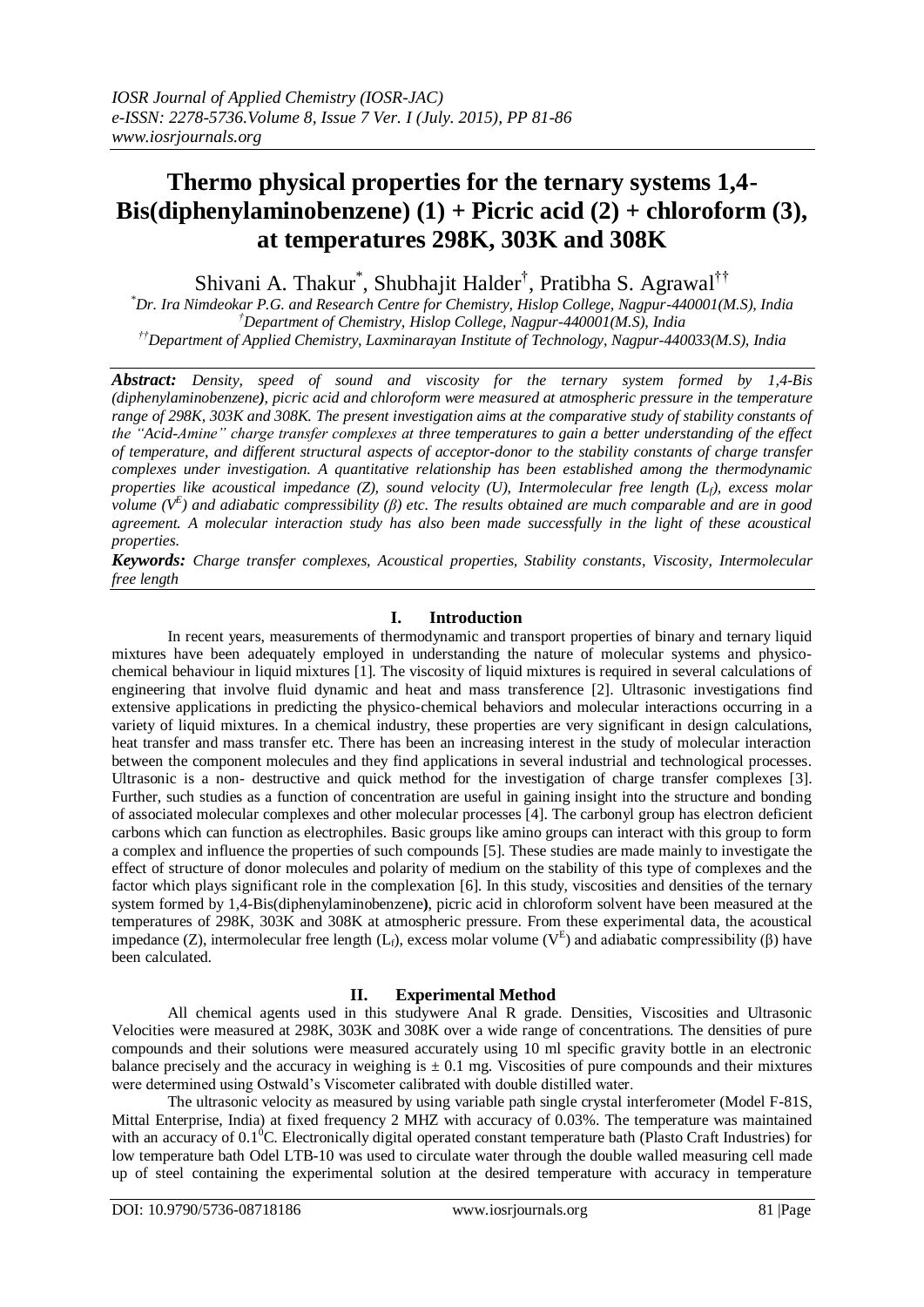measurement -10<sup>o</sup>C to -90<sup>o</sup>C. Acoustical parameters such as adiabatic compressibility (β), free length (L<sub>t</sub>), relaxation time (τ), stability constant (K) and the free energy change ( $\Delta G_F^0$ ) were calculated using standard equations.

#### **Theory and calculations**

The measured values of density (ρ) and ultrasonic velocity (u) were used to conclude various parameters.

Viscosity 
$$
(\eta) = (at-b/t) \rho
$$
 (1)

Where a and b are the characteristic constants of the viscometer, ρ is the density and t represents the flow time.

$$
Adiabatic compressibility (\beta) = 1/U^2 \rho
$$
 (2)

Free length 
$$
(L_f) = K \beta^{1/2}
$$
 (3)

Where K is temperature dependant constant

Molar Volume ( $V_m$ ) = M $\rho$  (4)

Where M is mean molecular weight. It is calculated as  $(M = X_1M_1 + X_2M_2+X_3M_3) X_1, X_2$  and  $X_3$  are mole fractions and  $M_1$ ,  $M_2$  are molecular weights of constituent components of ternary liquid mixtures.

$$
K = y/(c_2 - y)^2
$$
 (5)

 $K =$  Stability constant for complexation

 $y = (c_2 (k)^{1/2})$ ]/[k – (k)<sup>1/2</sup>]

k is the ratio of deviation in the ultrasonic velocity values at concentrations  $c_1$  and  $c_2$  of the donor or acceptor from ideal value. This equation has been successfully used to determine the formation constant of several donoracceptor complexes in solution [7,8].

The relaxation time is estimated from the following relation

$$
\tau = 4/3 \eta \beta \tag{6}
$$

Knowing the viscosity of the liquid (η) and adiabatic compressibility ( $\beta$ ), then  $\tau$  can be calculated.

#### **III. Results And Discussion**

The measured values of ultrasonic velocity, density and viscosity at equimolar concentrations of acceptors and Picric acid (donor) in chloroform at 298K, 303K and 308K are given in Table 1. Amines behave as Lewis bases since they contain nitrogen as the basic centre with a lone pair of electrons. Carbonyl compounds contain a polar group in which electron deficient carbon can function as electron acceptor. Thus, donor-acceptor complexes can be formed between amine and carbonyl compounds. There are optical and ultrasonic methods to detect such complexes. In this article, we employed an ultrasonic method to detect these complexes. The stability constants (K) are determined from ultrasonic velocities and the trend in K values is explained on the basis of the structure of the carbonyl compounds. Picric acid is used as a donor in the formation of these types of complexes. Plots of ultrasonic velocity versus concentration at three temperatures are presented in Figure 1. Figure 2 contains similar plots for this system.

**Table1. Ultrasonic velocity (m s-1 ), Density (Kg m-3 ) and Viscosity (10-3Ns m-2 ) values of 1,4- Bis(diphenylaminobenzene) with Picric acid in chloroform at 298K, 303K and 308K.**

| Equimolar     |                    |                          | Viscosity                       |  |
|---------------|--------------------|--------------------------|---------------------------------|--|
| Concentration | velocity $(m s-1)$ | Density $(Kg \, m^{-3})$ | $(10^{-3}$ Ns m <sup>-2</sup> ) |  |
|               |                    | 298K                     |                                 |  |
| 0.03          | 1896.1             | 1458.0                   | 1.472                           |  |
| 0.06          | 1890.3             | 1463.8                   | 1.458                           |  |
| 0.09          | 1885.5             | 1469.6                   | 1.460                           |  |
| 0.12          | 1880.2             | 1475.4                   | 1.455                           |  |
| 0.15          | 1876.6             | 1481.2                   | 1.448                           |  |
| 0.18          | 1871.1             | 1487.0                   | 1.444                           |  |
| 0.21          | 1867.8             | 1492.8                   | 1.432                           |  |
| 0.24          | 1862.7             | 1498.6                   | 1.426                           |  |
| 0.27          | 1857.4             | 1504.4                   | 1.421                           |  |
| 0.30          | 1851.1             | 1510.2                   | 1.409                           |  |
| 303K          |                    |                          |                                 |  |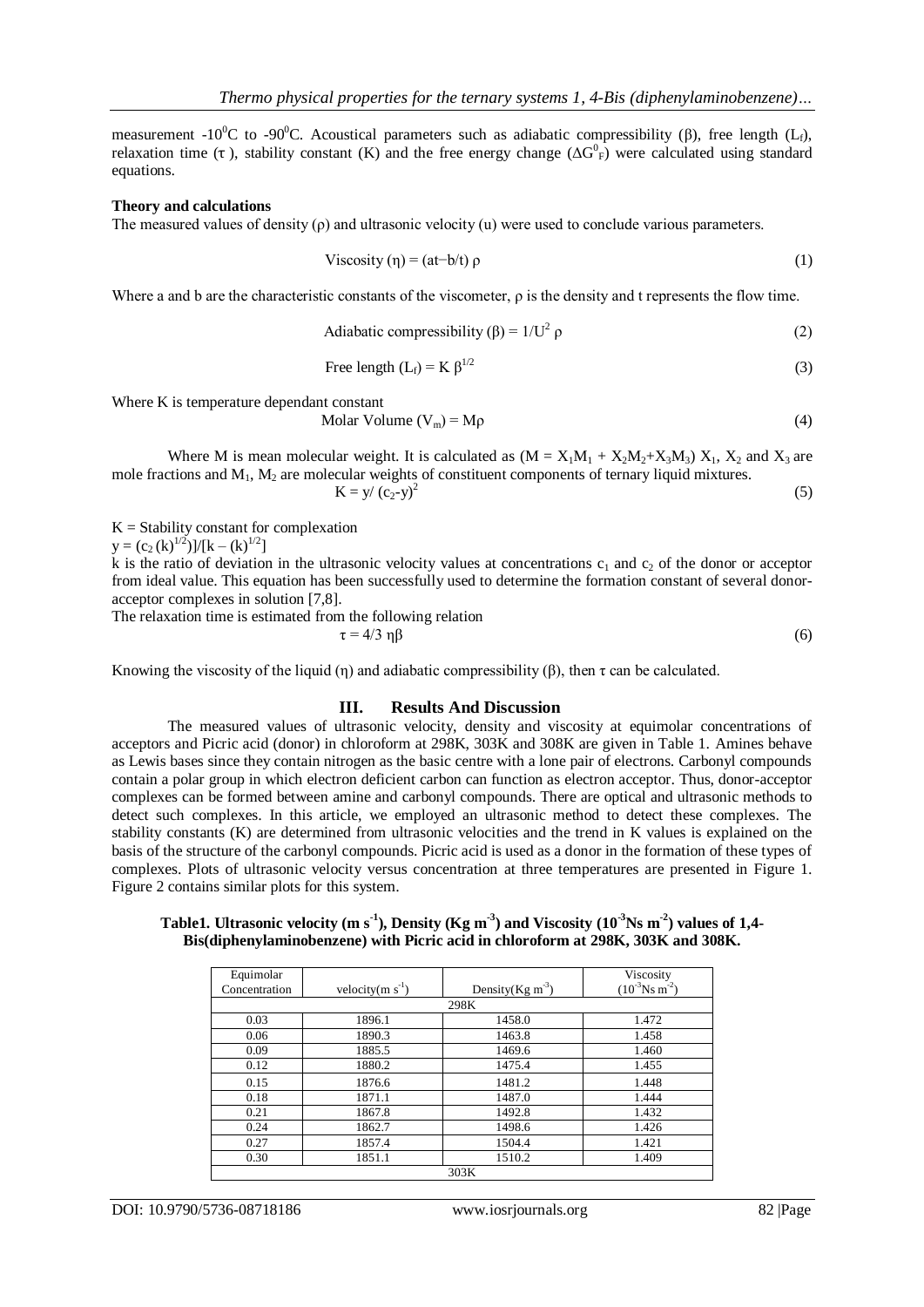|  |  |  |  |  |  | Thermo physical properties for the ternary systems 1, 4-Bis (diphenylaminobenzene) |
|--|--|--|--|--|--|------------------------------------------------------------------------------------|
|--|--|--|--|--|--|------------------------------------------------------------------------------------|

| 0.03 | 1888.2 | 1446.2 | 1.430 |
|------|--------|--------|-------|
| 0.06 | 1882.3 | 1452.0 | 1.426 |
| 0.09 | 1875.5 | 1459.8 | 1.416 |
| 0.12 | 1870.2 | 1465.0 | 1.404 |
| 0.15 | 1866.4 | 1472.2 | 1.402 |
| 0.18 | 1861.8 | 1479.4 | 1.389 |
| 0.21 | 1856.1 | 1485.6 | 1.382 |
| 0.24 | 1848.9 | 1492.8 | 1.377 |
| 0.27 | 1842.4 | 1498.0 | 1.363 |
| 0.30 | 1837.1 | 1505.2 | 1.362 |
|      |        | 308K   |       |
| 0.03 | 1881.3 | 1438.2 | 1.433 |
| 0.06 | 1875.6 | 1445.2 | 1.419 |
| 0.09 | 1869.0 | 1451.5 | 1.406 |
| 0.12 | 1862.4 | 1458.7 | 1.416 |
| 0.15 | 1857.1 | 1464.2 | 1.408 |
| 0.18 | 1850.8 | 1471.3 | 1.401 |
| 0.21 | 1844.7 | 1477.2 | 1.392 |
| 0.24 | 1839.1 | 1485.6 | 1.389 |
| 0.27 | 1833.6 | 1492.5 | 1.378 |
| 0.30 | 1827.8 | 1499.1 | 1.365 |
|      |        |        |       |

It is seen from the Table 1 that ultrasonic velocity and viscosity decreases with concentration. The trend in the ultrasonic velocity with concentration indicates week interactions between 1, 4-Bis (diphenylaminobenzene) with Picric acid. Thus the complexation is concentration dependent.

From these values, various acoustical parameters like adiabatic compressibility, free length, and free volume have been evaluated and are presented in Table 2. The extent of decrease in adiabatic compressibility signifies the strength of molecular interaction. From Tables 2, it is observed that adiabatic compressibility, free length and free volume increase with increase in temperature and increase with increase in concentration of 1,4-Bis(diphenylaminobenzene) indicating the possibility of stronger interactions at higher concentration. Thus, the donor-acceptor complex formation between carbonyl compounds and 1,4-Bis(diphenylaminobenzene) is both concentration and structure-dependent.

| Table 2. Adiabatic Compressibility $(10^{-11} \text{m}^2/\text{N})$ , Intermolecular free length (pm) and molar            |
|----------------------------------------------------------------------------------------------------------------------------|
| volume $(10^6 \text{m}^3 \text{mol}^{-1})$ values of 1,4-Bis(diphenylaminobenzene) with Picric acid in chloroform at 298K, |
| 303K and 308K.                                                                                                             |

| Equimolar     | β                                | $L_f$ | $V_m$                               |  |  |
|---------------|----------------------------------|-------|-------------------------------------|--|--|
| Concentration | $(10^{-11} \text{m}^2/\text{N})$ | (pm)  | $(10^6 \text{m}^3 \text{mol}^{-1})$ |  |  |
|               | 298K                             |       |                                     |  |  |
| 0.03          | 1.907                            | 8.535 | 82.53                               |  |  |
| 0.06          | 1.911                            | 8.545 | 82.86                               |  |  |
| 0.09          | 1.914                            | 8.549 | 83.17                               |  |  |
| 0.12          | 1.917                            | 8.557 | 83.48                               |  |  |
| 0.15          | 1.918                            | 8.556 | 83.78                               |  |  |
| 0.18          | 1.920                            | 8.565 | 84.08                               |  |  |
| 0.21          | 1.921                            | 8.563 | 84.36                               |  |  |
| 0.24          | 1.923                            | 8.570 | 84.63                               |  |  |
| 0.27          | 1.926                            | 8.578 | 84.90                               |  |  |
| 0.30          | 1.932                            | 8.590 | 85.16                               |  |  |
| 303K          |                                  |       |                                     |  |  |
| 0.03          | 1.939                            | 8.606 | 83.21                               |  |  |
| 0.06          | 1.943                            | 8.616 | 83.53                               |  |  |
| 0.09          | 1.947                            | 8.624 | 83.73                               |  |  |
| 0.12          | 1.951                            | 8.633 | 84.08                               |  |  |
| 0.15          | 1.949                            | 8.629 | 84.29                               |  |  |
| 0.18          | 1.950                            | 8.630 | 84.51                               |  |  |
| 0.21          | 1.953                            | 8.638 | 84.77                               |  |  |
| 0.24          | 1.959                            | 8.651 | 84.96                               |  |  |
| 0.27          | 1.966                            | 8.666 | 85.27                               |  |  |
| 0.30          | 1.968                            | 8.670 | 85.45                               |  |  |
| 308K          |                                  |       |                                     |  |  |
| 0.03          | 1.964                            | 8.662 | 83.67                               |  |  |
| 0.06          | 1.966                            | 8.667 | 83.92                               |  |  |
| 0.09          | 1.972                            | 8.679 | 84.21                               |  |  |
| 0.12          | 1.976                            | 8.688 | 84.44                               |  |  |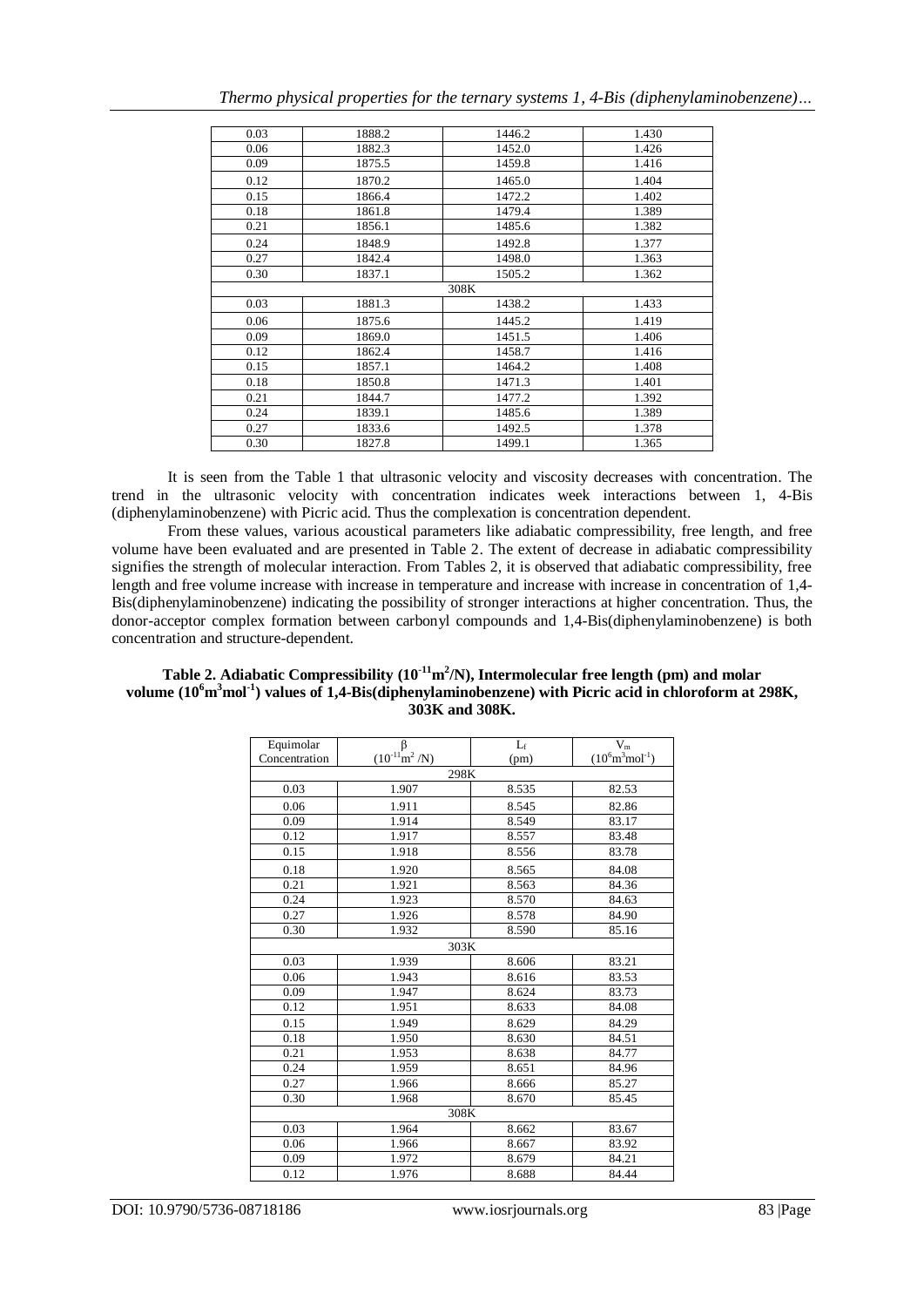| 0.15 | 1.98  | 8.696 | 84.75 |
|------|-------|-------|-------|
| 0.18 | 1.984 | 8.705 | 84.97 |
| 0.21 | 1.989 | 8.716 | 85.25 |
| 0.24 | 1.990 | 8.718 | 85.38 |
| 0.27 | 1.992 | 8.724 | 85.58 |
| 0.30 | 1.996 | 8.732 | 85.79 |
|      |       |       |       |



**Figure 1.** Plots of Ultrasonic velocity vs. concentration of 1,4-Bis(diphenylaminobenzene)-Picric acid



**Figure 2.** Plots of Density vs. concentration of 1,4-Bis(diphenylaminobenzene)-Picric acid**.**



**Figure 3.** Plots of Viscosity vs. concentration of 1,4-Bis(diphenylaminobenzene)-Picric acid.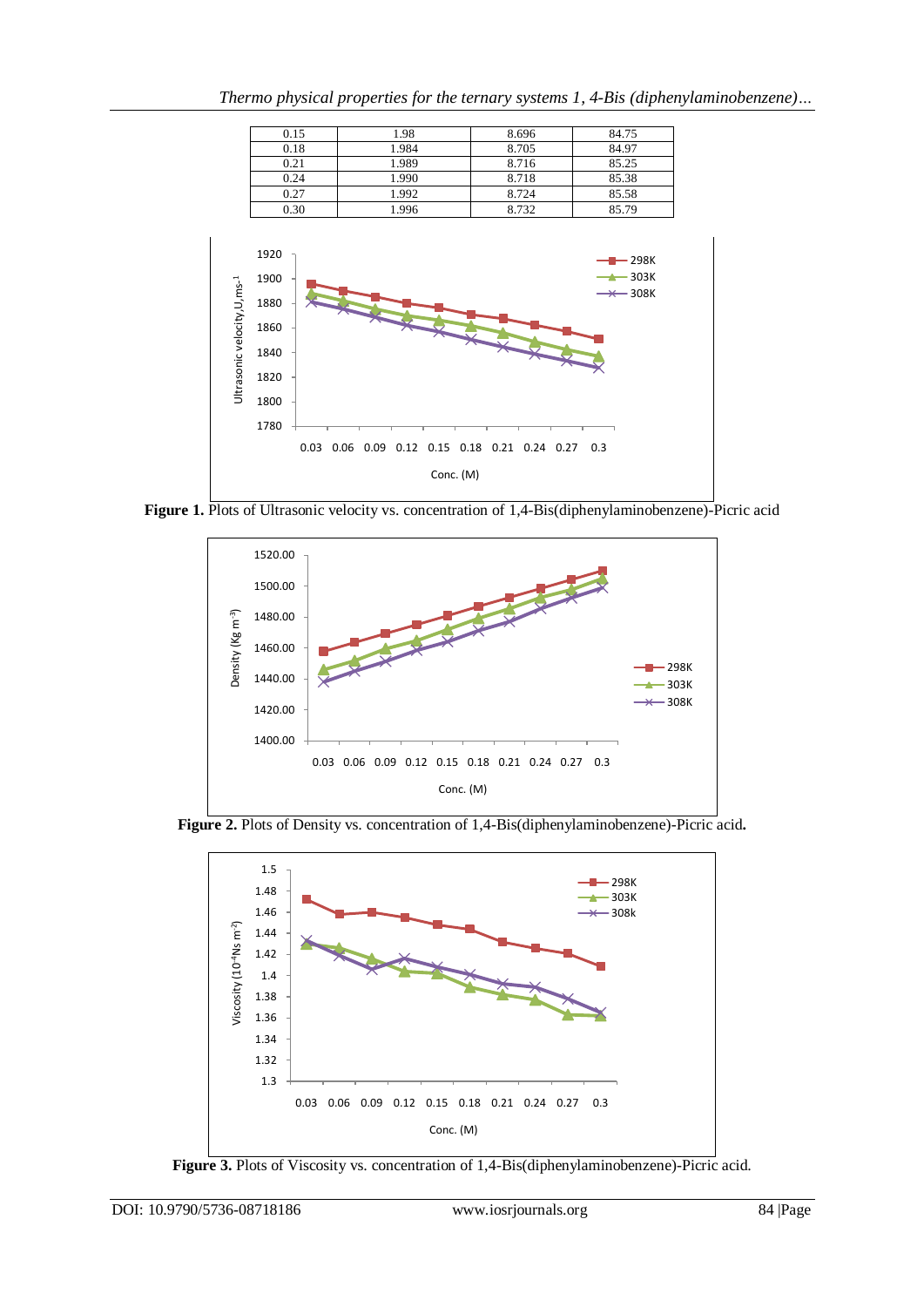

Figure 4. Plots of Adiabatic compressibility vs. concentration of 1,4-Bis(diphenylaminobenzene)-Picric acid.



**Figure 5.** Plots of Intermolecular free length vs. concentration of 1,4-Bis(diphenylaminobenzene)-Picric acid.



**Figure 6**. Plots of Molar volume vs. concentration of 1,4-Bis(diphenylaminobenzene)-Picric acid.

The formation constant can be used to compare stabilities of the charge transfer complexes [9-11]. From the values of formation constant, stability of the charge transfer complexes at 298K is more compare to 303K and 308K. The negative free energy of formation ( $\Delta G^{\bar{0}}_F$ ) value for all complexes indicates that the donor